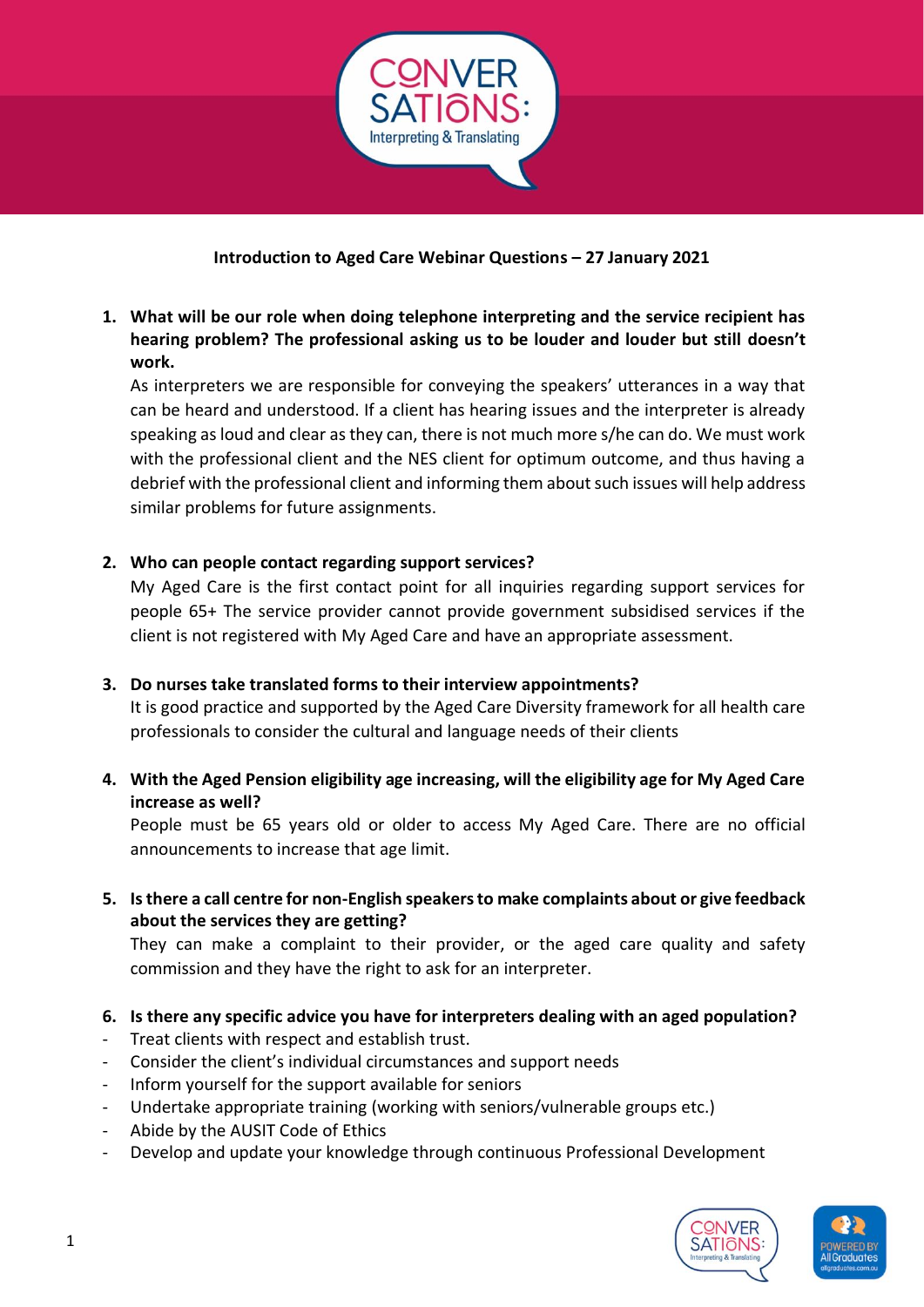- **7. One of the biggest problems with MAC interpreting is that it is so formula and scriptdriven. Greek clients really do not get the script-driven approach. Why can't MAC workers actually "talk" to their clients? MAC workers don't 'talk' they read scripts!** As an Access and Support worker I have come across the same. I understand the point made and encourage interpreters to provide direct (formal) feedback to MAC.
- **8. Why can't you translate some of these valuable documents in to different languages. It will be very useful for translators & interpreters?**  There are many translated documents in many languages on the CCDA website: [http://www.culturaldiversity.com.au/service-providers/multilingual](http://www.culturaldiversity.com.au/service-providers/multilingual-resources/multilingual-health-and-aged-care-information)[resources/multilingual-health-and-aged-care-information](http://www.culturaldiversity.com.au/service-providers/multilingual-resources/multilingual-health-and-aged-care-information)

#### **9. Is there an Aged Care glossary?**

The Centre is in the process of compiling an aged care glossary of terms to support interpreters to understand the aged care vocabulary

#### **10. Is the Age care Act varied from state to state?**

The Aged Care Act 1997 is a Federal Law and applies to all states and territories.

**11. If during the course of interpreting, interpreter has learned of the neglect from service provider, as such will interpreter has a duty to report?**

Like all professionals, interpreters have a duty of care to report such issues. This should be done professionally via appropriate systems. If, you are an agency interpreter, you should report via your agency, if in-house, you should report via your manager.

**12. How does the system look after those homeless Australians whom we sometimes encounter sleeping on the park benches?** 

At the moment, the aged care system has navigators to help with the homeless older people. The organisation in Victoria which as aged care navigators is launch housing. More information about homeless and aged care can be found at: <https://www.myagedcare.gov.au/support-people-facing-homelessness>

**13. In the event that homeless people are accommodated in a residential aged care institution, are they housed and homed together with others who were not subsidised 100% by government?** 

More information on residential care services is available on MAC website: <https://www.myagedcare.gov.au/aged-care-homes>

**14. Some age care assessment staff speak quite poor English and with very strong accents, making it really difficult for interpreter to understand and interpret, will that be changed?** 



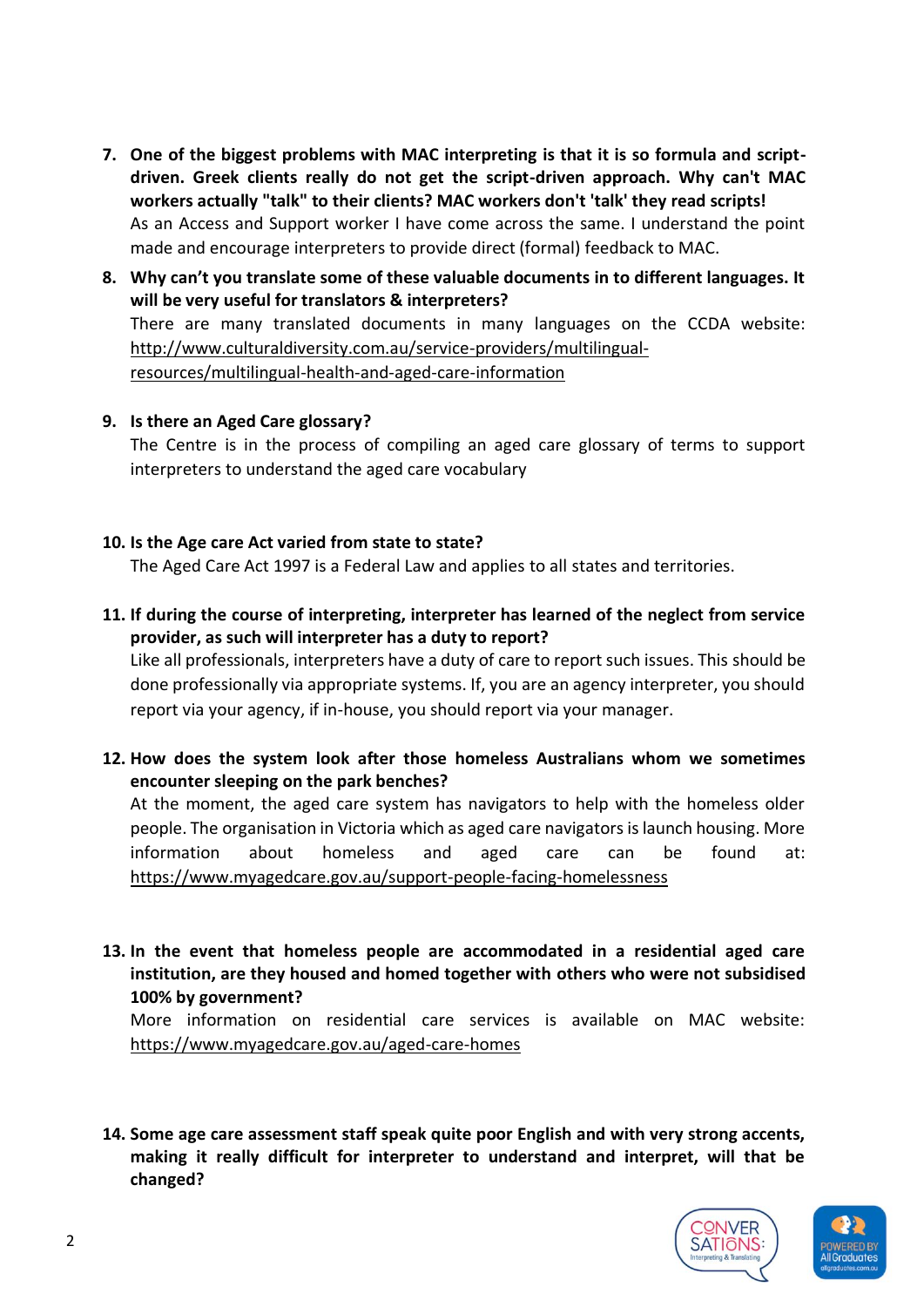Bi-lingual and multilingual workforce is highly appreciated in diverse and multicultural societies like ours. Experience shows that a bi-lingual and multilingual workforce is a great asset and provides appropriate support for people/seniors for CALD backgrounds.

In order to interpret accurately, where circumstances permit, interpreters ask for repetition, rephrasing or explanation if anything is unclear. (AUSIT Code of Ethics)

**15. Socially alienated old person with no family, no close friends, no computer knowledge and language difficulty - how can they access services?** 

Please refer this type of clients to a local service provider who have access programs like the specialised support services (Access and Support, The Navigators etc.)

## **16. Are we allowed to ask if people are filming us?**

Yes, it is good practice to ask for your consent before filming

**17. We need programs to educate families in their own roles in providing moral support and other kinds of assistance to their elderly in aged care homes. I have seen a number of seniors in care homes who are hardly ever visited by their "loved ones"...**

Social isolation is a big challenge that seniors are facing. In the instance where seniors in residential care facilities are socially isolated due to lack of support networks in place I do encourage referrals to the Community Visitors Scheme (CVS) program. As part of the program volunteers provide regular visits to isolated seniors in residential care.

**18. Would be great if you could increase more resources in Nepali language? There are not many in Nepali. Especially Bhutanese Nepalese population all around Australia has difficulty accessing to available services due to language barrier. More resources would be helpful** 

If you wish to request for translated information in Nepali you can give feedback to the Dept of Health on<https://www.health.gov.au/about-us/contact-us>

There are resources translated in Nepali on the health translations website. <https://www.healthtranslations.vic.gov.au/bhcv2/bhcht.nsf> /PresentMultilingualResourceByTopic?Open&x=&s=Nepali

**19. Is the interpreters cost included in the package as some support worker refuses to engage an interpreter**

TIS interpreters are Government funded and free of charge for clients and providers.